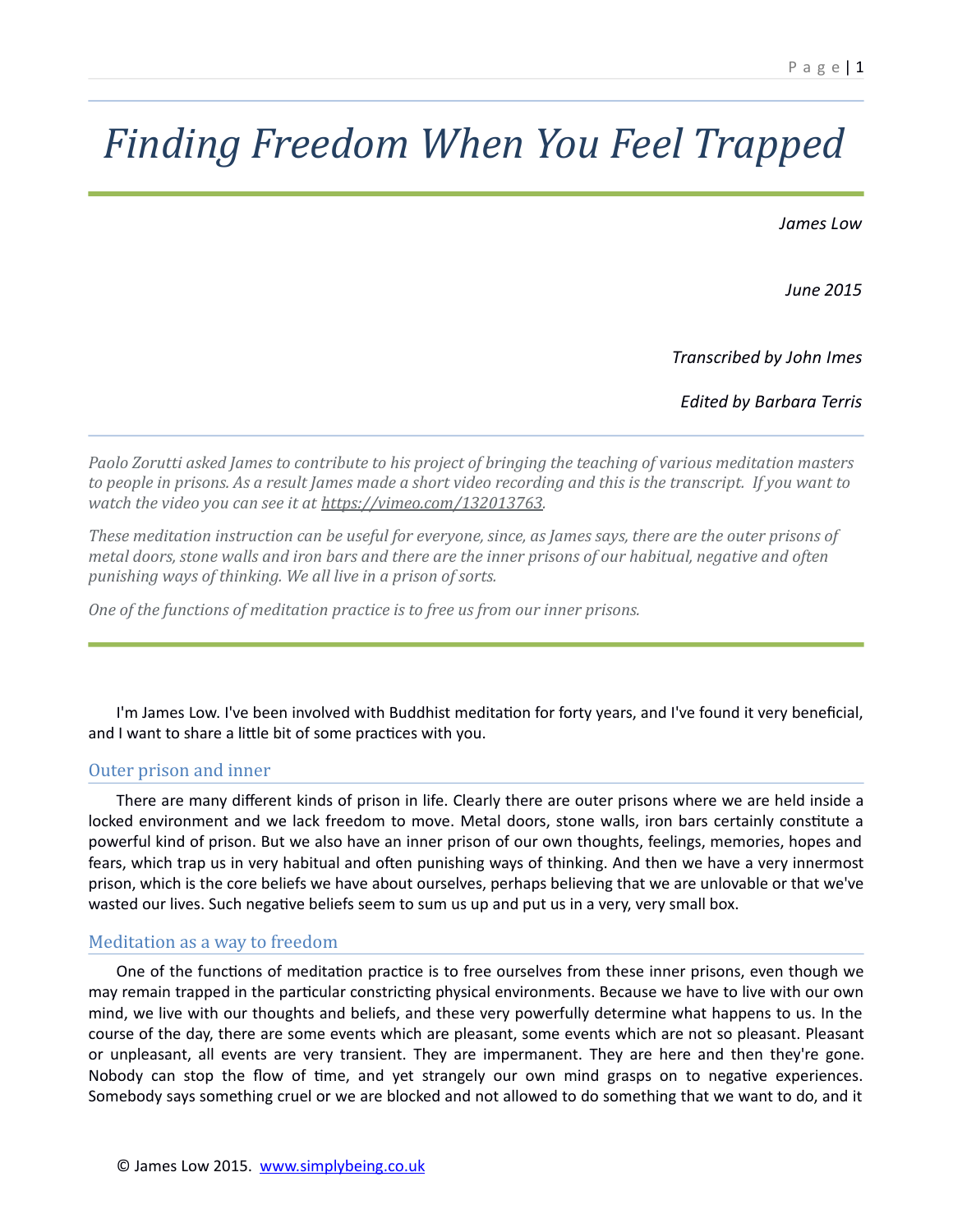starts turning and turning in our mind, and we suffer more and more. The event is gone, but we continue to persecute ourselves by not being able to let go.

So, a basic function of meditation is to enable us to let go of immersion in our thoughts.

#### Taking refuge

In order to do this, traditionally, we take refuge. Taking refuge means finding a refuge other than the things that we habitually rely on. On an outer level, we can get lost in alcohol, drugs and crazy behavior of all different kinds, and we need something to separate ourselves from the impulses that take us in. But at least you know, if you're lighting a cigarette or if you're opening a bottle of beer, that there's something *outside* which you can see: *'Oh, I've decided I don't want to do this, but still I have the impulse to do it.'* When the impulse is just happening inside your mind, it's more difficult to recognise.

So basically we take refuge in the idea of freedom. In the Buddhist tradition, this is called our buddhanature, our potential for being fully awake, for being free, our capacity to be completely open so we don't get trapped in restrictive circumstances.

We can simply sit in a quiet, relaxed way. It's best if we can allow our skeleton to carry our weight; so the weight of our head is going down our spine. Then our muscles relax, and we can breathe more easily. If you are wearing a tight belt, you can loosen that up. You don't need to sit cross-legged; just sit in a chair, if that's comfortable.

We have a sense that, *'In the world, there are many people who suffer, not just me. In the world, there are many people in different kinds of prisons, some in prisons run by the state, some in the prison of their own body, if they're very disabled. We all live with limitations.'* 

There's a kind of solidarity in this thought. This is not to normalise suffering nor to diminish the sense of our own pain and restriction but rather to see that this world itself is not generally a state of much freedom. In the Buddhist tradition, this is called *samsara*, which means we revolve round and round and round, from one kind of limited situation to another limited situation to another limited situation.

Things can only revolve if there is space for them to revolve in. So the revolutions of habitual thought are occurring inside the very space of the mind. So when we take refuge, we take refuge in the spaciousness of our mind, which is the basis out of which all the thoughts, feelings and sensations arise, and within which all our perceptions — through our eyes, ears, nose, mouth and so on — occur.

Space is primary, and it's when we forget space that we become trapped  $-$  trapped in old habits, trapped in negative beliefs and so on.

So, first we just sit quietly and take refuge, or relax, into the natural spaciousness of our mind. Even when your mind is whirling, this whirling thought, this physical arousal, the hot sensations in the body — anger, envy, despair and so on — these are movements. They arise and they pass. What is it that they arise in? Our mind. What do they pass out of? Our mind.

What is central is to find a more direct and immediate relationship with our own mind.

## Meditation practice: calm abiding

The first part of the meditation is to calm ourselves. We do this by focusing on the flow of the breath as it leaves the nostrils, on the sensitive skin that's just inside the nostrils. Breathing in, breathing out, in a slow, easy way. The mouth is slightly open. Our tongue is turned onto the hard palate just behind our upper teeth. Our weight is resting easily on the skeleton. We make a clear intention: *'I'm going to follow my breath.'* And as the breath comes in and goes out, that's all we're paying attention to. Everything else is irrelevant. There's a kind of freedom in this.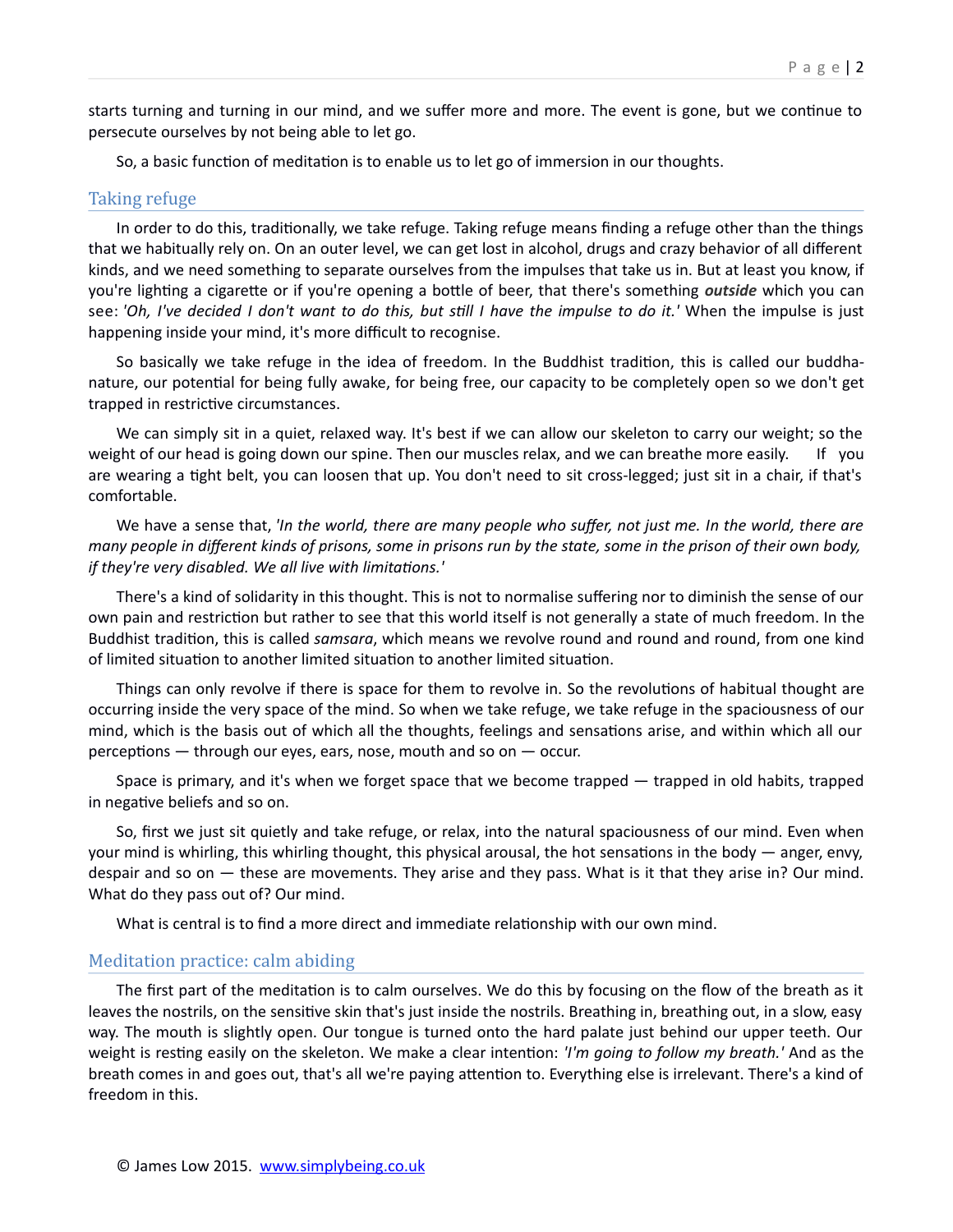However, of course, for many, many hours and many years we have been following our thoughts, following our sensations. They hook us and pull us this way and that. So when we do the practice, it's not surprising that we find ourselves drifting off, getting carried away. As soon as we recognise this, we very gently bring ourselves back to simple attention on the flow of the breath. And we do this again and again.

If you have plenty of time, you can sit first of all for, say, fifteen minutes and then extend it for half an hour, for an hour. Do that several times a day. This practice is called *shiné* in Tibetan, and it means 'staying calm, being peaceful'. This is our goal.

So we'll do a little bit of this, just to begin. So breathing in and out...

# [Period of meditation.]

#### Energy and spaciousness

Just continue in that way. There's nothing else to do. It's a great relief, a holiday, from habitual preoccupations. There's nothing to think about, nothing to worry about. Just this very simple task. But of course we then recognise, *'Oh! Actually I prefer excitement. I prefer distraction. I prefer the sense that something is going on. Just being peaceful, there's not much there, nothing much to hold on to.'* 

What is that movement of wanting to hold on to something? This grasping that says, *'I need to construct my self out of the contents of my mind, trying to get the kind of contents that I like — the sort of thoughts that make me happy — and trying to get rid of the kind of thoughts that I don't like, that make me feel sad or despairing or hopeless or suicidal'?* This is a very busy orientation. Always something to be done. Always some new kind of work to be done.

Why? Because we're not at ease. Because we see ourselves as activity.

According to the Buddhist tradition — and in my own experience I've found it very useful — we are not just the energy of our manifestation, of how we come into the world, of how our body moves, of the kind of things we say, the thoughts and feelings we have. These are all energetic, unfolding forms. They change in time; they change with situations. But we're also an awareness, an awareness which is different from thoughts and feelings and sensations. It is simply a clarity, a clarity which reveals and shows whatever is occurring.

So we want to relax into the clarity, into that openness, and allow whatever comes to come and go.

# A private garden or a public park?

If you think that *your* mind belongs to you — *'It's my possession, and I should be able to organise it the way I like.'* — then you're turning your mind into a garden. If you have a garden, you try to plant some flowers and make them grow nicely. But snails come and start to eat the plants. Greenflies come on to the roses. Birds come and shit on the plants. The neighbour's cat comes in and shits all in your special flowerbed. You can't protect the garden. If you try to cover over the garden, then maybe nothing will get in to attack the plants, but the plants not going to do very well. Plants need free, fresh air to survive, just as we all do.

So it's better if we consider our mind like a public park. In the park, dogs run around; people are chatting; someone's sitting with a can of beer, getting a bit drunk in the afternoon. All sorts of things are going on. So when we sit in the meditation, whatever comes, comes; whatever goes, goes. It's just a park. If a terrible, horrible thought arises, this is not an x-ray of my soul; it's not telling me who I really am. It's just something wandering through the mind; it comes and goes. If a beautiful thought comes, and you think, *'Oh! I need to have thoughts like that all the time'* you can't hold on the thought; it's going to vanish anyway. It's just something wandering through the park.

So we relax this personal sense of having to live my life on my own terms, of *'It's up to me, it's all up to me!'* and just allow experience to arise and pass, arise and pass. And we stay relaxed, open, available and fresh.